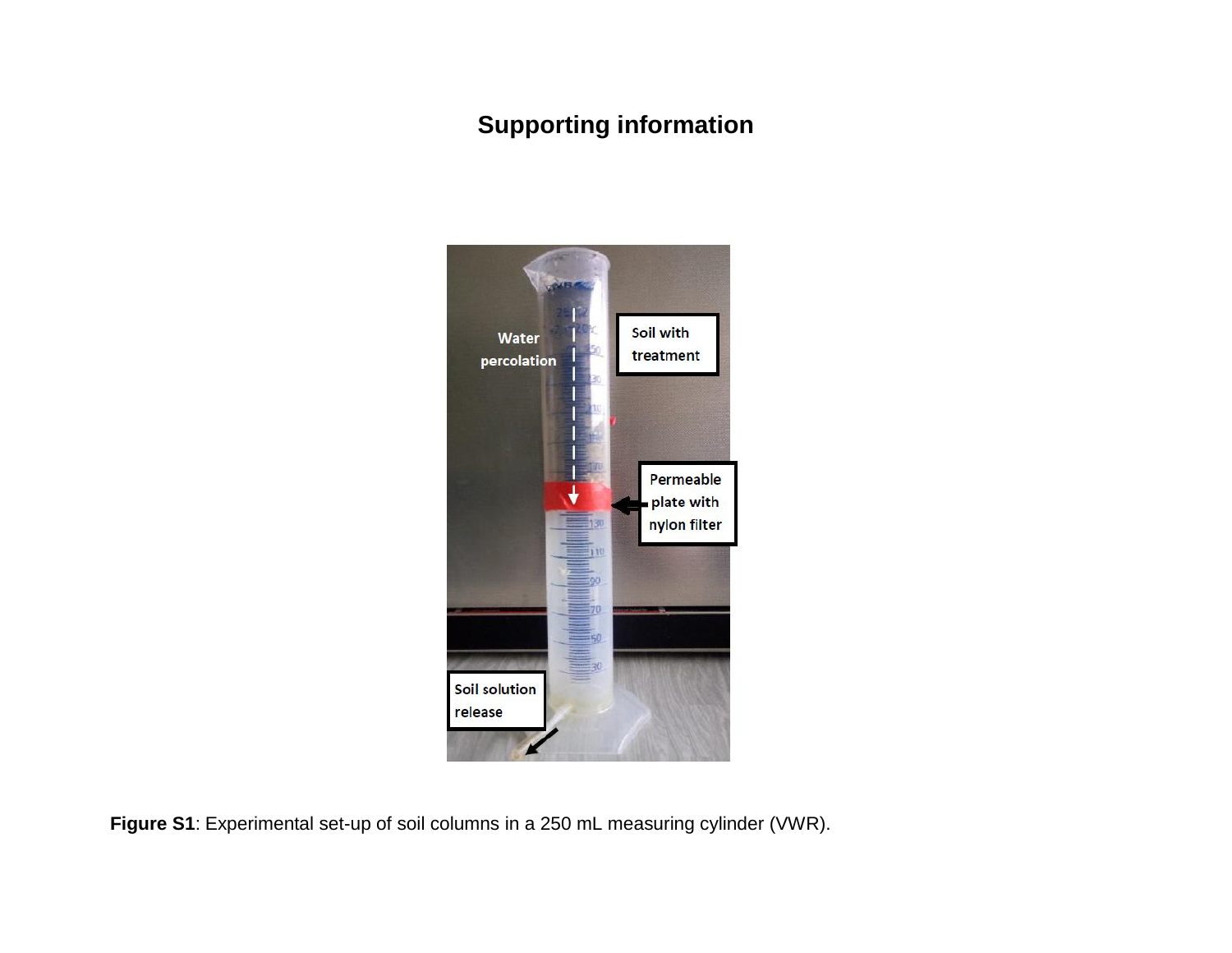

**Figure S2**: High resolution TEM observation of magnNPs in aqueous suspension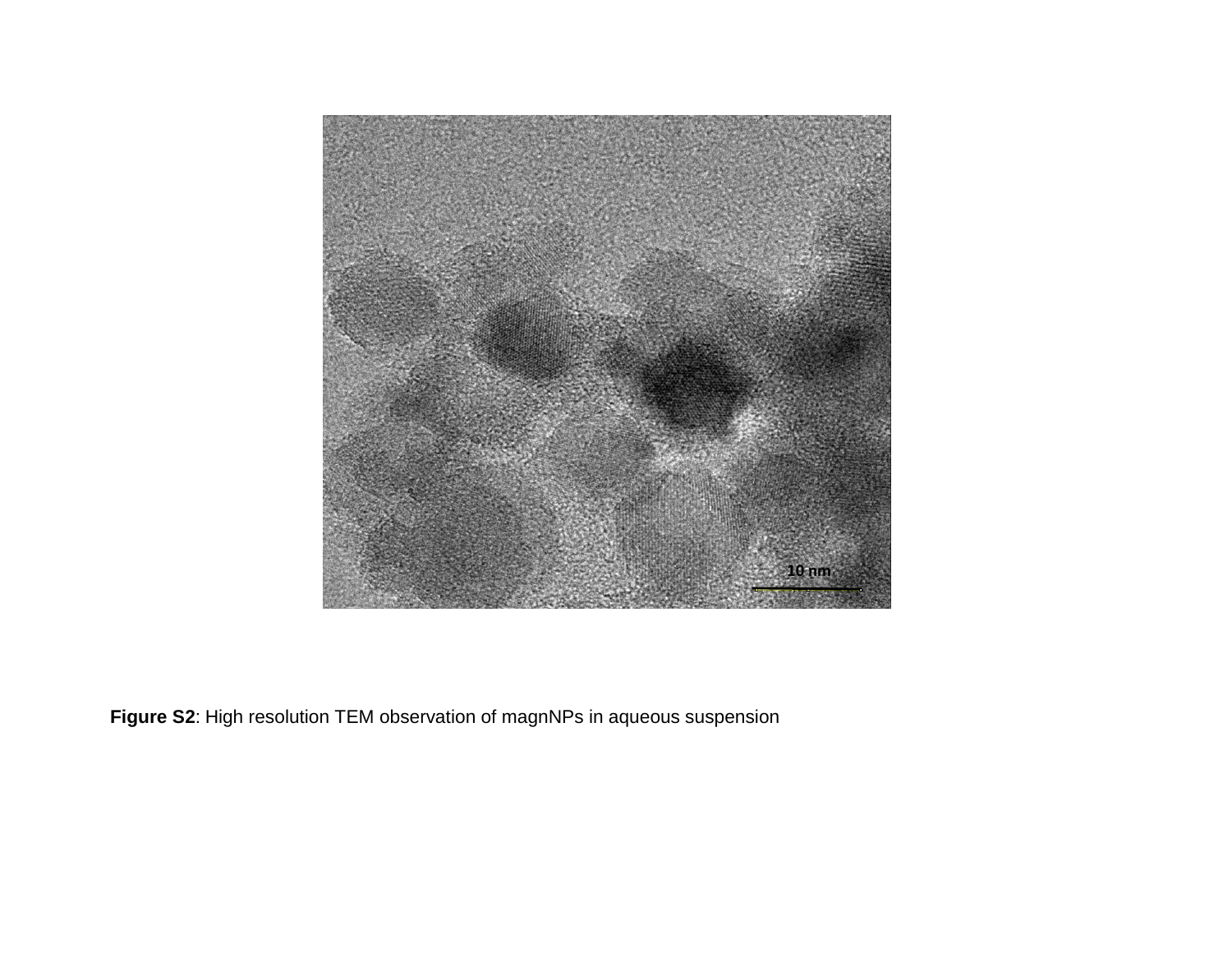

**Figure S3:** SEM image showing the deposition of magnNPs aggregates (points 79 and 80) on the surface of the plant roots. EDS of the targeted points (79, 80 and 81) are shown in the table displayed below the SEM picture (weight %).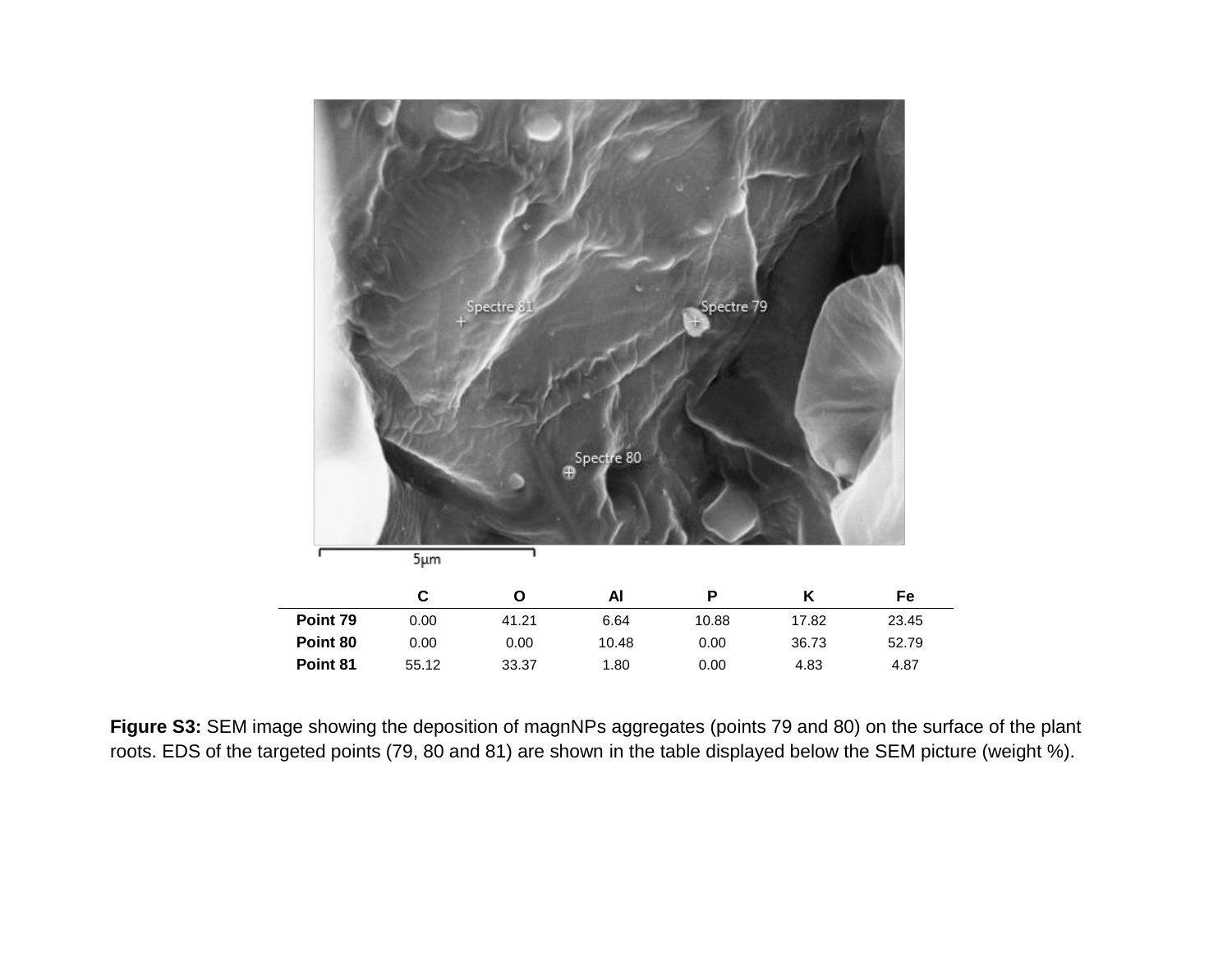| Table S1: Physico-chemical characteristics of soils sampled in the wetland area of Pleine-Fougères (Brittany, France). |  |
|------------------------------------------------------------------------------------------------------------------------|--|
| The analyses were performed in the ISAE, Analytical laboratory (Combourg, France).                                     |  |

| pH                   | CEC<br>(meq/100q) | (% )<br>МO  | C/N    | $Cd$ (ppm) | $Cr$ (ppm) | Cu (ppm)              | Ni (ppm)             | Pb (ppm)   | $Zn$ (ppm)  |
|----------------------|-------------------|-------------|--------|------------|------------|-----------------------|----------------------|------------|-------------|
| 5.4                  | 15.6              | 5.75        | 10.1   | 0.29       | 84.30      | 20.26                 | 30.32                | 21.95      | 73.62       |
| SiO <sub>2</sub> (%) | $Al_2O_3$ (%)     | $Fe2O3$ (%) | MnO(%) | MqO(%      | CaO (%)    | Na <sub>2</sub> O (%) | K <sub>2</sub> O (%) | $TiO2$ (%) | $P_2O_5(%)$ |
| 64.89                | 12.0              | 4.03        | 0.03   | 0.96       | 0.39       | 0. ا                  | 1.85                 | 0.71       | 0.15        |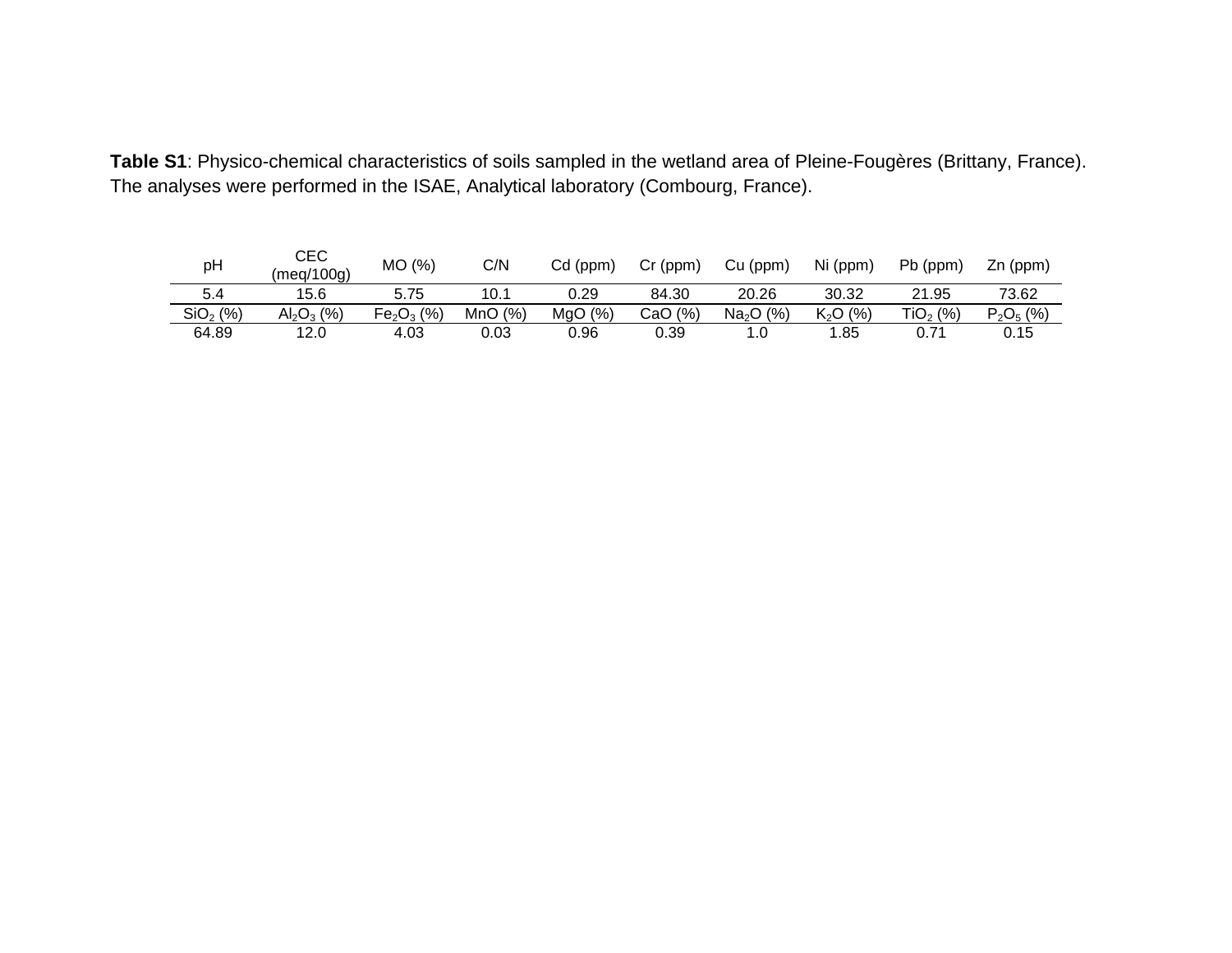**Table S2:** Magnetic susceptibilities (m<sup>3</sup> kg<sup>-1</sup>) in the plant samples (stems, leaves, flowers and roots). Data represent mean  $\pm$  SEM (n= 4). Sunflower plants were exposed for 57 days to 1% magnNPs and/or Cu (500 mg kg<sup>-1</sup>) in soil columns.

|                | roots     |             | stems        |            | leaves       |            | flowers      |            |  |
|----------------|-----------|-------------|--------------|------------|--------------|------------|--------------|------------|--|
|                | Mean      | <b>SEM</b>  | Mean         | <b>SEM</b> | Mean         | <b>SEM</b> | Mean         | <b>SEM</b> |  |
| <b>Control</b> | 4.8E-09   | $2.2E-0.9$  | $-4.3E - 09$ | $2.2E-10$  | $-1.9E - 09$ | $7.0E-10$  | $-4.1E - 09$ | $8.2E-10$  |  |
| magnNPs        | $6.5E-07$ | $1.1E - 07$ | $4.1E-09$    | $1.9E-0.9$ | $-4.2E - 09$ | $5.7E-10$  | $-2.0E - 09$ | 1.3E-09    |  |
| magnNPs-Cu     | $5.3E-07$ | 2.9E-07     | $1.2E-0.9$   | $1.0E-09$  | $-5.7E-09$   | $1.1E-09$  | $-3.4E - 09$ | 1.5E-09    |  |
| Cu             | 1.9E-09   | $1.2E-09$   | $-2.4E - 09$ | $7.1E-10$  | $-4.5E-09$   | $4.6E-10$  | $-5.6E-09$   | $3.9E-09$  |  |